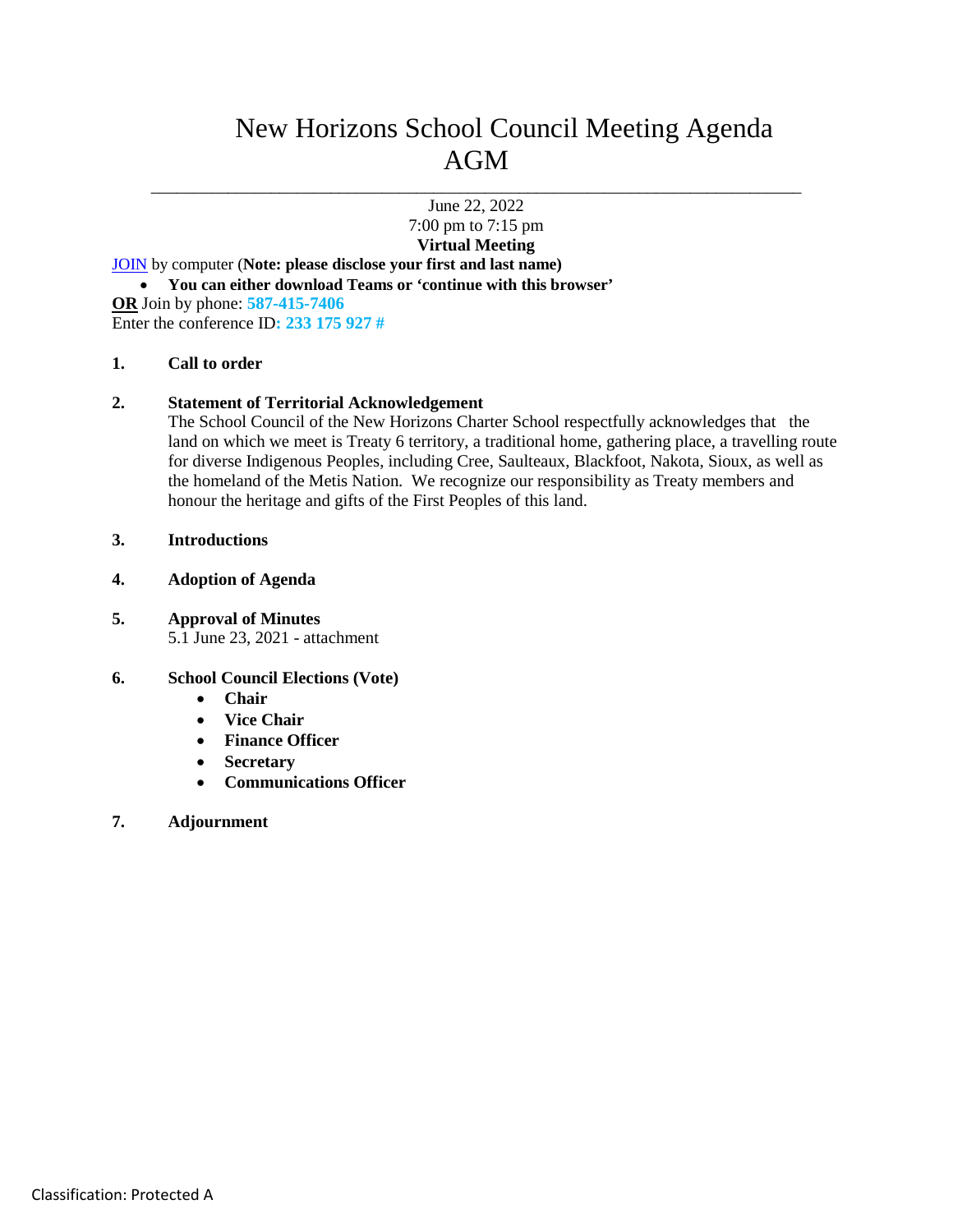June 23, 2021 7:00 pm to 9:00 pm Webex Meeting

\_\_\_\_\_\_\_\_\_\_\_\_\_\_\_\_\_\_\_\_\_\_\_\_\_\_\_\_\_\_\_\_\_\_\_\_\_\_\_\_\_\_\_\_\_\_\_\_\_\_\_\_\_\_\_\_\_\_\_\_\_\_\_\_\_\_\_\_\_\_\_\_\_\_\_\_

Attendees: Elizabeth Macve, Sandra Dargis, Sarah-Jane Lovgren, Sarah MacDonald, Ted Zarowny, Kristi Gigna, Andrea Watson, Sarah Litvenchuk, Erum Jafri

\_\_\_\_\_\_\_\_\_\_\_\_\_\_\_\_\_\_\_\_\_\_\_\_\_\_\_\_\_\_\_\_\_\_\_\_\_\_\_\_\_\_\_\_\_\_\_\_\_\_\_\_\_\_\_\_\_\_\_\_\_\_\_\_\_\_\_\_\_\_\_\_\_\_\_\_\_\_\_\_\_\_

## **1. Call to order 7:05 pm**

## **2. Statement of Territorial Acknowledgement**

The School Council of the New Horizons Charter School respectfully acknowledges that the land on which we meet is Treaty 6 territory, a traditional home, gathering place, a travelling route for diverse Indigenous Peoples, including Cree, Saulteaux, Blackfoot, Nakota, Sioux, as well as the homeland of the Metis Nation. We recognize our responsibility as Treaty members and honour the heritage and gifts of the First Peoples of this land.

#### **Approval of 2020 AGM minutes**

## **MOTION: Sarah-Jane Lovgren moved to approve the minutes from the June 2020 Annual General Meeting. Seconded by Elizabeth Macve.**

## **School Council Elections**

Chair - Elizabeth Macve Vice Chair- Sarah - Jane Lovgren Finance Officer - Sandra Dargis Communications Officer-Secretary - Erum Jafri

The above executives volunteered to continue their appointments for the 2021/2022 school year, with the addition of Erum Jafri as Secretary.

**MOTION: Elizabeth Macve moved that the above members remain in their executive positions and Erum Jafri will be joining in the Secretary position. Seconded by Sarah-Jane Lovgren. Motion Carried.**

#### **3. Adoption of Agenda**

**MOTION: Sarah-Jane Lovgren moved to adopt the Agenda as presented. Seconded by Elizabeth Macve. Motion Carried.**

**4. Approval of Minutes** May 5, 2020